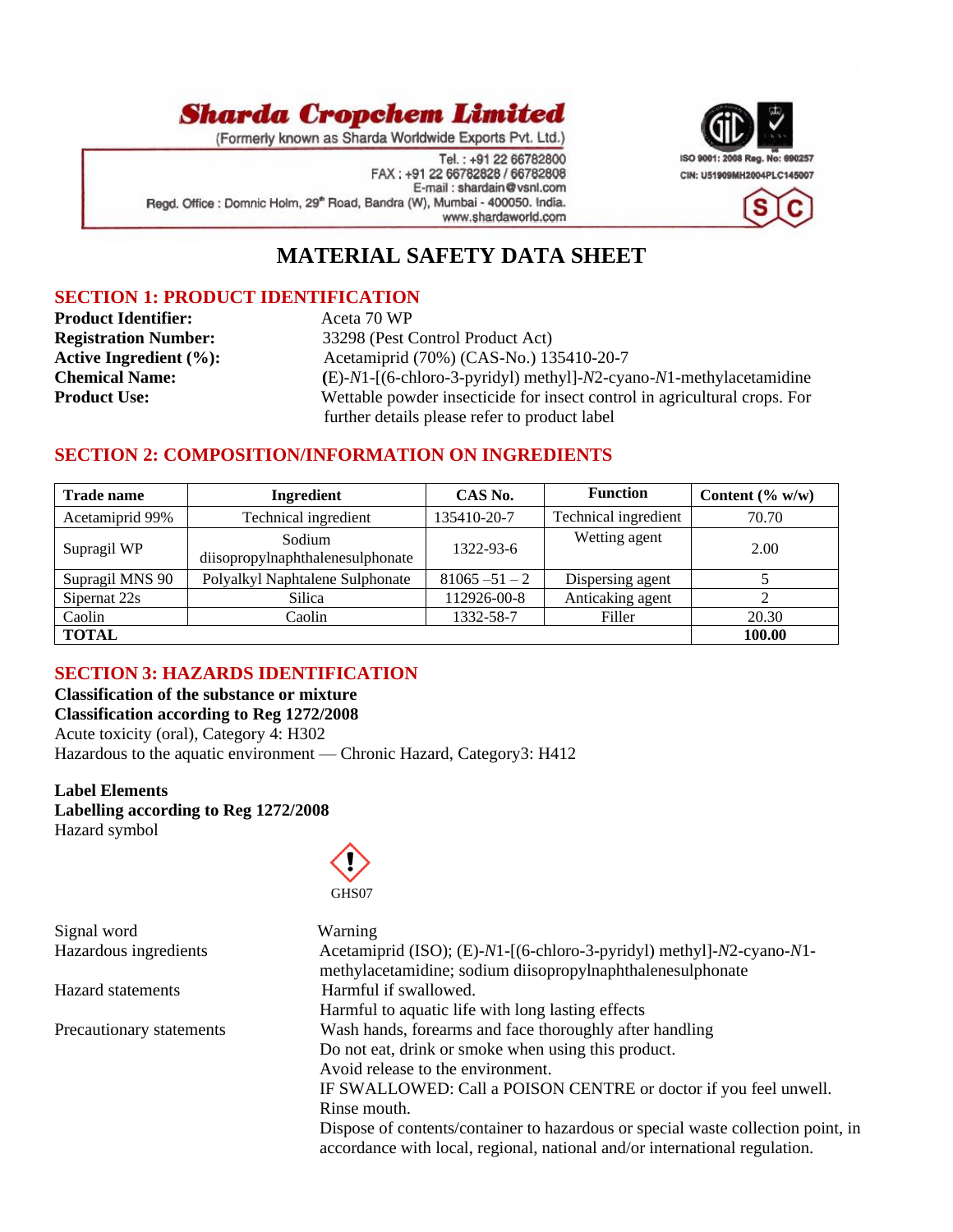(Formerly known as Sharda Worldwide Exports Pvt. Ltd.)

Tel.: +91 22 66782800 FAX: +91 22 66782828 / 66782808 E-mail: shardain@vsnl.com Regd. Office : Domnic Holm, 29<sup>th</sup> Road, Bandra (W), Mumbai - 400050. India. www.shardaworld.com



## **SECTION 4: FIRST AID MEASURES**

#### **Description of first aid measures**

| General      | Never give anything by mouth to an unconscious person. If you feel unwell,<br>seek medical advice (show the label where possible). |
|--------------|------------------------------------------------------------------------------------------------------------------------------------|
| Inhalation   | Move the affected person away from the contaminated area and into the fresh                                                        |
|              | air. If not breathing, give artificial respiration. Call a doctor.                                                                 |
| Skin contact | Remove contaminated clothes. After contact with skin, wash immediately and                                                         |
|              | thoroughly with water and soap.                                                                                                    |
| Eye contact  | Wash with plenty of water (during 20 minutes minimum) with eyes wide open                                                          |
|              | after taking off soft contact lenses and immediately take medical advice.                                                          |
| Ingestion    | Rinse mouth. Immediately call a POISON CENTER/doctor.                                                                              |
|              |                                                                                                                                    |

### **SECTION 5: FIRE FIGHTING MEASURES**

| <b>Extinguishing media</b>                            |                                                                                                                                                      |  |
|-------------------------------------------------------|------------------------------------------------------------------------------------------------------------------------------------------------------|--|
| Suitable extinguishing media                          | Water spray. Dry powder. Foam. Carbon dioxide.                                                                                                       |  |
| Special hazards arising from the substance or mixture |                                                                                                                                                      |  |
| Fire hazard                                           | In case of fire and/or explosion do not breathe fumes.                                                                                               |  |
| Reactivity in case of fire.                           | Product is not explosive.                                                                                                                            |  |
| Hazardous decomposition products                      | Carbon monoxide. Nitrogen oxides. Carbon dioxide. Toxic fumes may be                                                                                 |  |
| in case of fire                                       | released.                                                                                                                                            |  |
| <b>Advice for firefighters</b>                        |                                                                                                                                                      |  |
| Precautionary measures fire                           | Keep container tightly closed and away from heat, sparks and flame. Keep                                                                             |  |
| away                                                  | from combustible materials.                                                                                                                          |  |
| Firefighting instructions                             | Appropriate self-contained breathing apparatus may be required. Get the<br>package away from the fire if this can be done without risk. Prevent fire |  |
|                                                       | fighting water from entering the environment.                                                                                                        |  |
| Protection during firefighting                        | Wear fire/flame resistant/retardant clothing. Do not enter fire area without                                                                         |  |
| Other information                                     | proper protective equipment, including respiratory protection.<br>Do not allow material to contaminate surface water system.                         |  |
| <b>SECTION 6: ACCIDENTAL RELEASE MEASURES</b>         |                                                                                                                                                      |  |

### **Personal precautions, protective equipment and emergency procedures**

## **For non-emergency personnel**

Protective equipment Wear suitable protective clothing, gloves and eye or face protection. Chemical resistant gloves. Wear eye protection. Personal protective equipment. Emergency procedures Evacuate personnel to a safe area. **For emergency responders** Protective equipment Wear suitable hand, body and head protection.

#### **Environmental precautions**

Avoid creating or spreading dust. Dispose of rinse water as wastewater. Avoid release to the environment. Notify authorities if product enters sewers or public waters.

#### **Methods and material for containment and cleaning up**

| For containment | Label the container and provide warning statements to prevent any contact.    |
|-----------------|-------------------------------------------------------------------------------|
| For cleaning up | Take up mechanically (sweeping, shovelling) and collect in suitable container |
|                 | for disposal. Carefully collect remainder. Minimise generation of dust. Wash  |
|                 | contaminated area with large amounts of water.                                |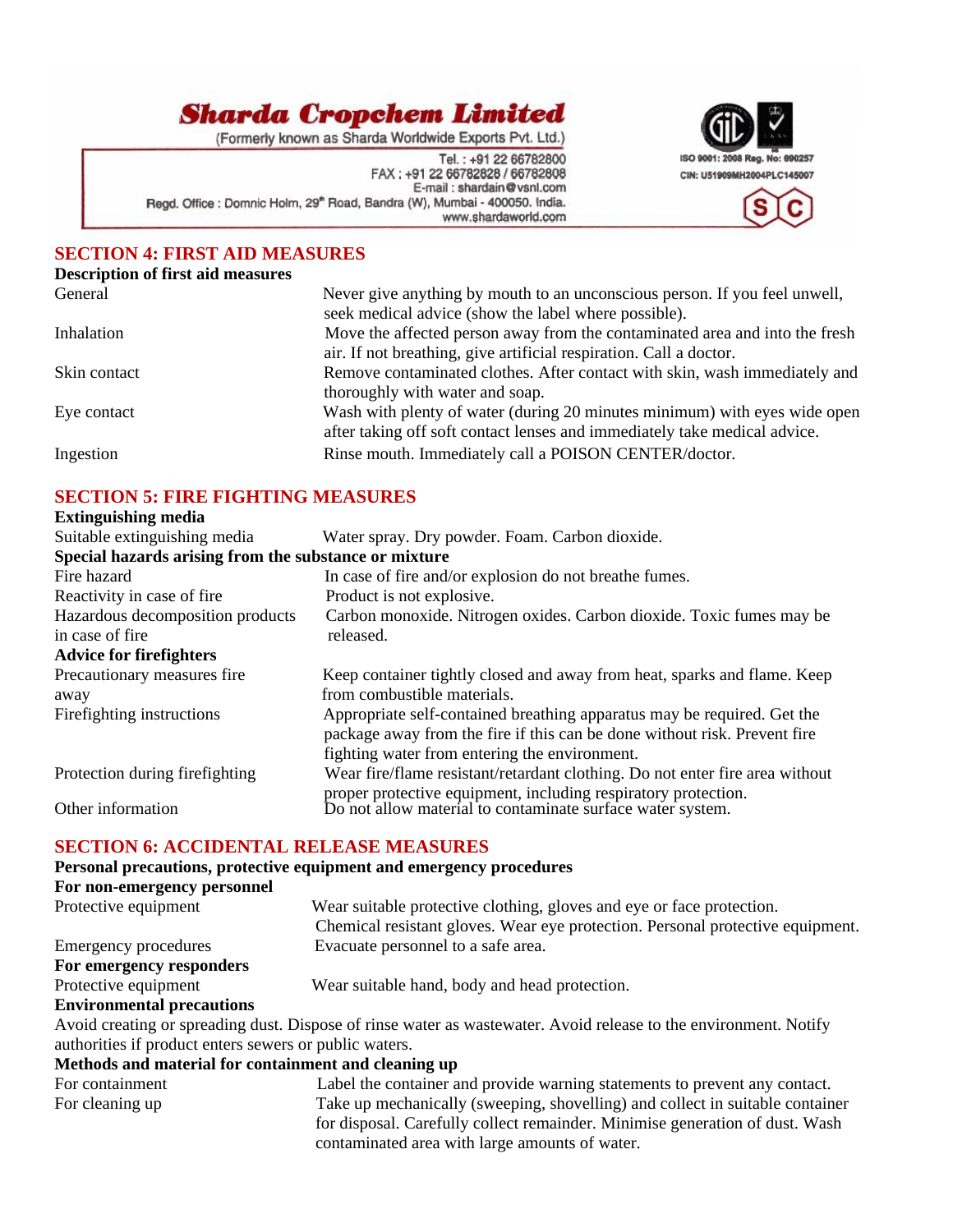(Formerly known as Sharda Worldwide Exports Pvt. Ltd.)

Tel.: +91 22 66782800<br>FAX: +91 22 66782828 / 66782808 E-mail: shardain@vsnl.com Regd. Office : Domnic Holm, 29<sup>th</sup> Road, Bandra (W), Mumbai - 400050. India. www.shardaworld.com



## **SECTION 7: HANDLING AND STORAGE**

#### **Precautions for safe handling**

| Additional hazards when processed                            | Do not allow run-off from fire fighting to enter drains or water courses. Do not<br>contaminate water with the product or its container (Do not clean application<br>equipment near surface water/Avoid contamination via drains from farmyards<br>and roads).                                                  |
|--------------------------------------------------------------|-----------------------------------------------------------------------------------------------------------------------------------------------------------------------------------------------------------------------------------------------------------------------------------------------------------------|
| Precautions for safe handling                                | Avoid contact with skin and eyes. Do not eat, drink or smoke in areas where<br>product is used. Wash hands and other exposed areas with mild soap and water<br>before eating, drinking or smoking and when leaving work. Remove<br>contaminated clothing and shoes. Wash clothing and equipment after handling. |
| Conditions for safe storage, including any incompatibilities |                                                                                                                                                                                                                                                                                                                 |
| <b>Technical measures</b>                                    | Ensure adequate ventilation, especially in confined areas. Store locked up.                                                                                                                                                                                                                                     |
| Storage conditions                                           | Keep only in original container. Store in a dry place. Store in a closed<br>container.                                                                                                                                                                                                                          |
|                                                              | Store in a well-ventilated place. Protect from sunlight.                                                                                                                                                                                                                                                        |
| Storage temperature                                          | $0 - 30$ °C                                                                                                                                                                                                                                                                                                     |
| Packaging materials                                          | Keep only in the original container in a cool, well-ventilated place away from<br>combustible materials.                                                                                                                                                                                                        |

## **SECTION 8: EXPOSURE CONTROLS/PERSONAL PROTECTION**

#### **Control parameters**

| <b>Quartz (CAS No. 14808-60-7)</b> |           |                              |
|------------------------------------|-----------|------------------------------|
| EU                                 | ocal name | Silica crystaline (Quartz)   |
|                                    |           | SCOEL Recommendations (2003) |

| <b>Exposure controls</b>  |                                                                              |
|---------------------------|------------------------------------------------------------------------------|
| Hand protection:          | Chemical resistant gloves                                                    |
| Eye protection:           | Eye protection, including both chemical splash goggles and face shield, must |
|                           | be worn when possibility exists for eye contact due to spraying liquid or    |
|                           | airborne particles                                                           |
| Skin and body protection: | Long sleeved protective clothing                                             |
| Respiratory protection:   | Extra personal protection: P2 filter respirator for harmful particles.       |
|                           | Extra personal protection: P3 filter respirator for toxic particles          |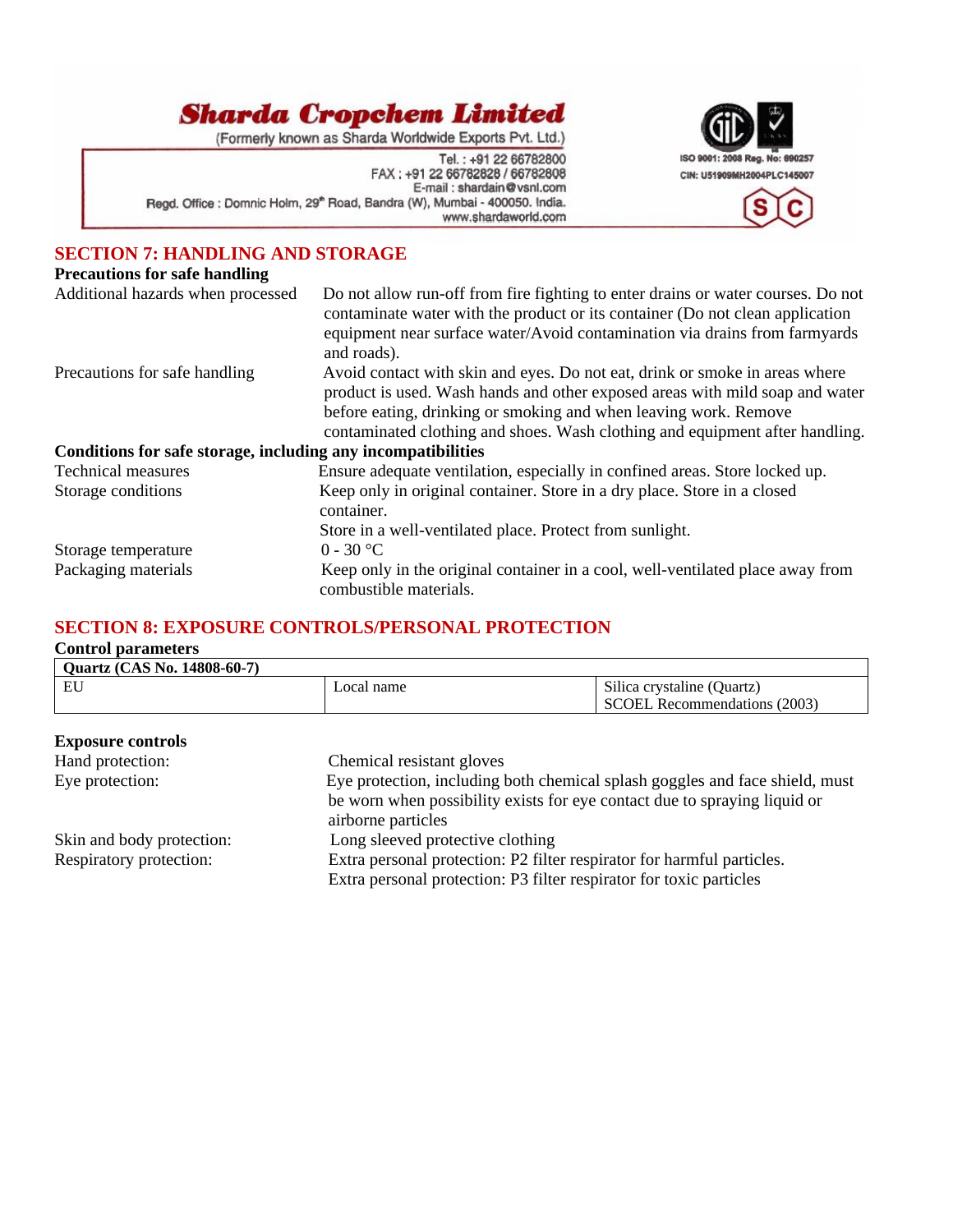(Formerly known as Sharda Worldwide Exports Pvt. Ltd.)

Tel.: +91 22 66782800 FAX: +91 22 66782828 / 66782808 E-mail: shardain@vsnl.com Regd. Office : Domnic Holm, 29<sup>th</sup> Road, Bandra (W), Mumbai - 400050. India. www.shardaworld.com



## **SECTION 9: PHYSICAL AND CHEMICAL PROPERTIES**

## **Physical and chemical properties**

| Physical state              | Solic             |
|-----------------------------|-------------------|
| Appearance                  | Crys              |
| Colour                      | Whit              |
| Odour                       | Char              |
| pH solution                 | 6.64              |
| Melting point               | Not a             |
| Boiling point               | Not a             |
| Relative vapour density     | Not a             |
| Relative density            | 0.35              |
| Solubility                  | Not $\varepsilon$ |
| Log Pow                     | 0.8(2)            |
| <b>Explosive properties</b> | Not 6             |
| Oxidizing properties        | Non               |
|                             |                   |

Solid Crystalline powder White Characteristic Not available Not available Not available  $0.35$  g/mL (20 $^{\circ}$ C) Not available  $0.8$  (25 $\degree$ C) as active ingredient Not explosive Non oxidizing

#### **SECTION 10: STABILITY AND RECTIVITY**

| Reactivity                         | Stable under normal conditions of use.                             |
|------------------------------------|--------------------------------------------------------------------|
| Chemical stability                 | The product is stable at normal handling and storage conditions    |
| Possibility of hazardous reactions | Stable under normal conditions of use                              |
| Conditions to avoid                | Heat. High temperature. Open flame. Direct sunlight.               |
| Incompatible materials             | No additional information available                                |
| Hazardous decomposition products   | Under normal conditions of storage and use hazardous decomposition |
|                                    | products should not be produced                                    |

#### **SECTION 11: TOXICOLOGICAL INFORMATION**

| <b>Information on toxicological effects</b> |                             |  |
|---------------------------------------------|-----------------------------|--|
| Acute toxicity (oral)                       | Oral: Harmful if swallowed. |  |
| Acute toxicity (dermal)                     | Not classified              |  |
| Acute toxicity (inhalation)                 | Not classified              |  |

| Acetamiprid (ISO); (E)-N1-[(6-chloro-3 pyridyl)methyl]-N2-cyano-N1-methylacetamidine (CAS No. 35410-20-7) |                                                     |  |
|-----------------------------------------------------------------------------------------------------------|-----------------------------------------------------|--|
| LD50 oral rat                                                                                             | $1064 \text{ mg/kg}$                                |  |
| LD50 dermal rat                                                                                           | $>$ 2000 mg/kg bodyweight                           |  |
| LC50 inhalation rat $(mg/l)$                                                                              | $>$ 2.88 mg/l/4h (Maximum attainable concentration) |  |

| Not classified |
|----------------|
| Not classified |
| Not classified |
| Not classified |
| Not classified |
| Not classified |
| Not classified |
| Not classified |
| Not classified |
|                |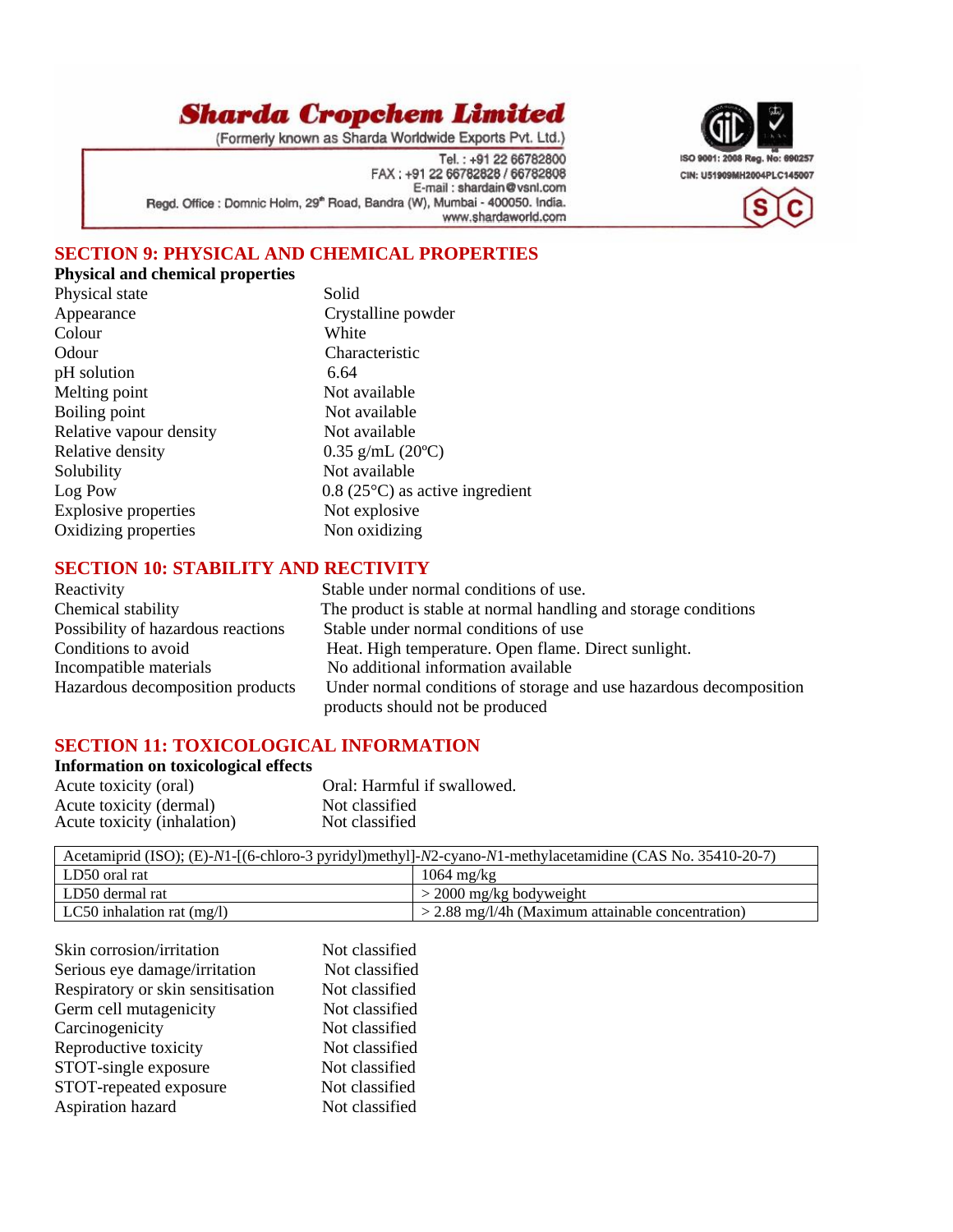(Formerly known as Sharda Worldwide Exports Pvt. Ltd.)

Tel.: +91 22 66782800 FAX: +91 22 66782828 / 66782808 E-mail: shardain@vsnl.com Regd. Office : Domnic Holm, 29<sup>th</sup> Road, Bandra (W), Mumbai - 400050. India. www.shardaworld.com



## **SECTION 12: ECOLOGICAL INFORMATION**

#### **Toxicity**

Acute aquatic toxicity Not classified

Chronic aquatic toxicity Harmful to aquatic life with long lasting effects

|                                  | Acetamiprid (ISO); (E)-N1-[(6-chloro-3-pyridyl)methyl]-N2-cyano-N1-methylacetamidine (CAS No. 135410-20-7): |
|----------------------------------|-------------------------------------------------------------------------------------------------------------|
| $LC50$ fish 1                    | $> 100$ mg/l (96 h, Oncorhynchus mykiss)                                                                    |
| EC50 Daphnia 1                   | 49.8 mg/l (48 h, Daphnia magna)                                                                             |
| $ErC50$ (algae)                  | 98.3 mg/l (72 h, Scenedesmus subspicatus)                                                                   |
| ErC50 (other aquatic plants)     | $> 1$ mg/l (14 d, Lemna gibba)                                                                              |
| Persistence and degradability    |                                                                                                             |
| Persistence and degradability    | Not readily biodegradable.                                                                                  |
| <b>Bioaccumulative potential</b> |                                                                                                             |
| Log Pow                          | 0.8(25 °C)                                                                                                  |
| <b>Mobility in soil</b>          |                                                                                                             |
| <b>Surface Tension</b>           | 70.9 mN/m $(19.5 °C, 1 g/l$ solution)                                                                       |

### **SECTION 13: DISPOSAL CONSIDERATIONS**

#### **Waste treatment methods**

Regional legislation (waste) Disposal must be done according to official regulations. Product/Packaging disposalAvoid release to the environment. Disposal must be done according to recommendations official regulations. Do not dispose of the packaging without first carrying out the necessary cleaning. Refer to manufacturer/supplier for information on recovery/recycling.

#### **SECTION 14: TRANSPORT INFORMATION**

The data provided in this section is for information only. Please apply the appropriate regulations to properly classify your shipment for transportation.

This product is not classified as dangerous goods under the applicable DOT. ICAO/IATA, DGR Regulations

#### **SECTION 15: REGULATORY INFORMATION**

Regulated under the Pest Product Control Act

#### **SECTION 16: OTHER INFORMATION**

The information contained herein is offered only as a guide to the handling of this specific material and has been prepared in good faith by technically knowledgeable personnel. It is not intended to be all-inclusive and the manner and conditions of use and handling may involve other and additional considerations. No warranty of any kind is given or implied and Sharda CropChem Ltd will not be liable for any damages, losses, injuries or consequential damages which may result from the use of or reliance on any information contained herein. This Material Safety Data Sheet is valid for three years. This product is under the jurisdiction of the Pest Control Products Act and is exempt from the requirements for a WHMIS compliant MSDS. Hazardous properties of all ingredients have been considered in the preparation of this MSDS. Read the entire MSDS for the complete hazard evaluation of this product.

Date of publication: 30/11/2018 Version: 0.0/English